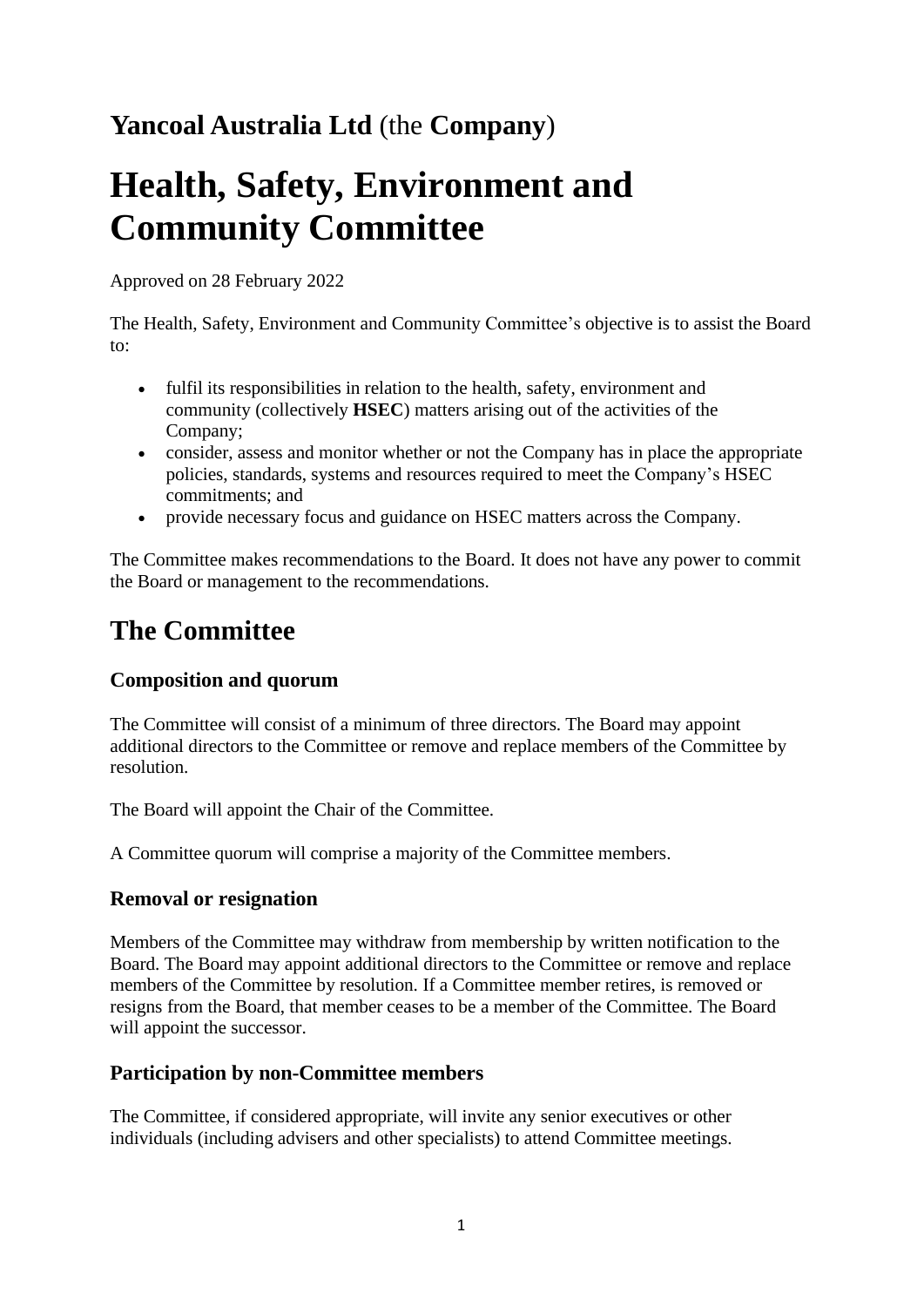### **Secretary**

The Company Secretary will be the secretary of the Committee.

# **Meetings**

# **Frequency**

The Chair of the Committee will convene at least four meetings of the Committee each year and any additional meetings that the Chair of the Committee considers necessary or appropriate to carry out the Committee's responsibilities. To enable the Committee to fulfill its responsibilities within these meetings, it may determine a program of reporting.

#### **Calling meetings and notice**

Any Committee member or, at the request of a Committee member the Company Secretary, may call a meeting of the Committee. A notice of each meeting confirming the date, time, venue and agenda will be forwarded to each Committee member together with relevant supporting documents.

#### **Advice**

The Committee will have access to Company employees and external advisers. A request for external advice must be made through the Company Secretary.

#### **Report to the Board**

The Chair of the Committee or his / her delegate will provide a verbal report of highlights of the meeting to the Board at the Board meeting following each meeting of the Committee. This report should contain any recommendations identified by the Committee to the Board. The report should also comment on the outcome or updates of any matters referred to it by the Board.

#### **Minutes**

Minutes of proceedings and resolutions of Committee meetings will be kept and prepared promptly by the Company Secretary following the Committee meeting.

Minutes of Committee meetings shall record in sufficient detail the matters considered by the Committee and decisions reached, including any concerns raised by Committee members or dissenting views expressed.

Draft versions of minutes of such meetings will be distributed to the Chair of the Committee for his / her comment within a reasonable time after such meetings.

Minutes of Committee meetings will be tabled at a subsequent Committee meeting for all Committee members to review and approve.

The register of minutes will be kept by the Company Secretary and be open for inspection on reasonable notice by any Committee member and any Director of the Board.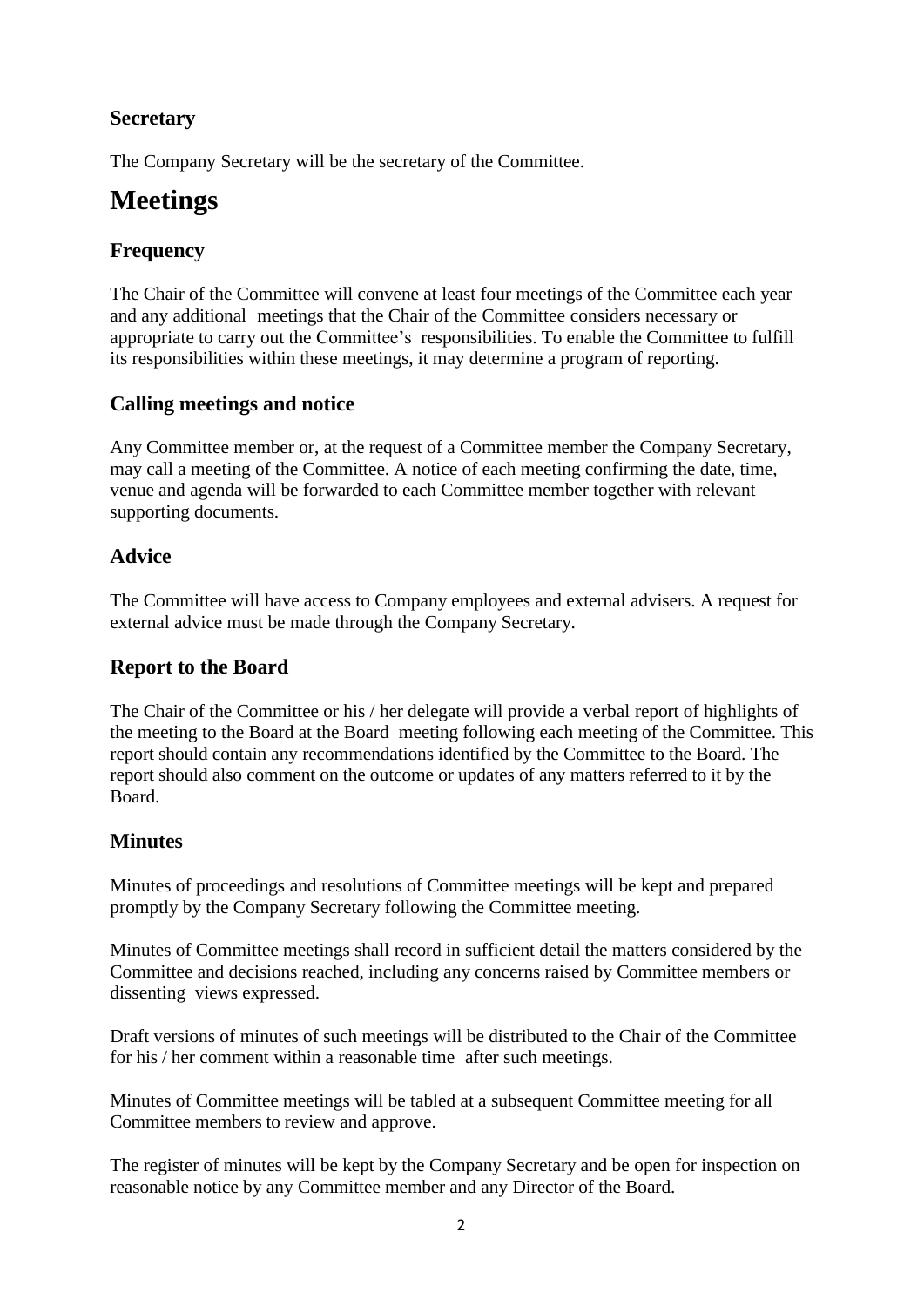# **Functions and responsibilities**

# **Functions**

The Committee will monitor, assess, and/or make recommendations on the implementation, maintenance and effectiveness of HSEC:

- policies:
- strategies;
- legal compliance;
- management systems;
- risks;
- performance; and
- training.

The Committee reports to the Board and is accountable to the Board for its performance.

#### The Board:

- has overall responsibility for monitoring the Company's HSEC strategy and reporting (including disclosing whether the Company has any material exposure to climate change risks, environmental or social risks and, if it does, how it manages or intends to manage those risks); and
- is responsible for evaluating and determining the Company's HSEC-related risks, and verifying that appropriate and effective HSEC risk management and internal control systems are in place.

The Committee is required to provide a confirmation to the Board on an annual basis, on the effectiveness of the HSEC systems in place.

# **Responsibilities**

The Committee will:

- inform itself in relation to the Company's obligations in relation to HSEC including by;
	- o acquiring and maintaining up to date knowledge of HSEC matters;
		- o understanding the nature, hazards and risks of the Company's business;
		- o understanding the availability and use of appropriate resources and processes to eliminate or minimise risks;
- recommend to the Board, that management consider and adopt new HSEC policies and, as it considers necessary (but at least annually), review and assess the effectiveness of the HSEC policies and recommend changes to those policies;
- seek and consider reports on industry best practice in relation to HSEC matters;
- monitor the Company's compliance with approved HSEC policies:
- monitor and assess the Company's HSEC performance;
- ensure that all relevant safety, health and environment reports and external audits and reviews are commissioned by the Company;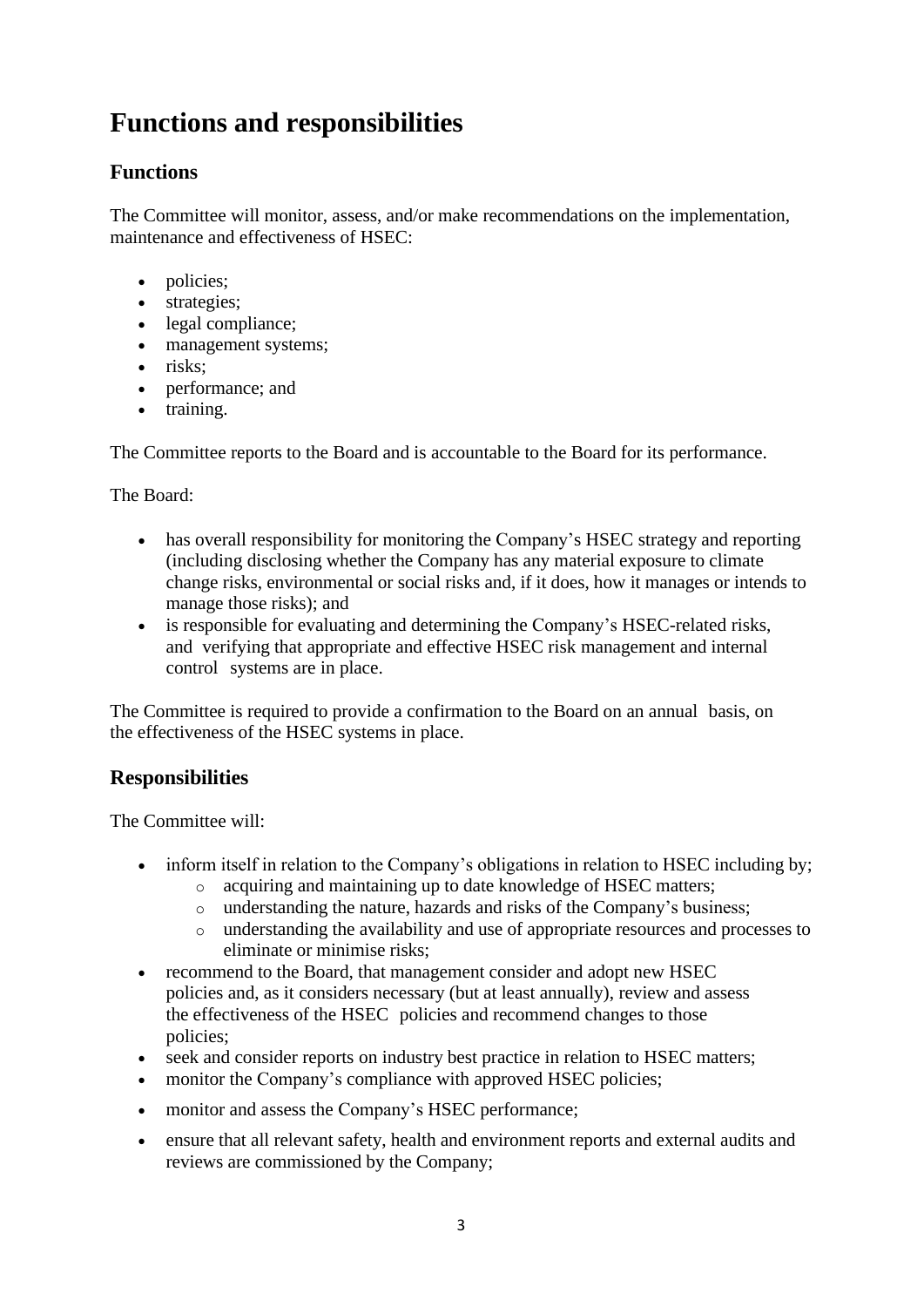- review the results of Safety, Health and Environmental Management Systems external audits and reviews and ensure recommendations are implemented on a timely basis;
- oversee the development of appropriate HSEC training programs for directors, staff and contractors of the company;
- monitor the management of HSEC risks:
- monitor compliance by the Company with relevant HSEC laws, including any mandatory reporting obligation;
- monitor the Company's compliance and reporting obligations with respect to Modern Slavery laws;
- monitor the Company's compliance and reporting obligations to the Clean Energy Regulator under the Commonwealth Safeguard Mechanism and National Greenhouse and Energy Reporting scheme;
- monitor the implementation and compliance throughout the Company against HSEC recommendations made by it and the effectiveness of those recommendations;
- receive and assess reports concerning any HSEC incidents in accordance with incident reporting standards within the Company, and monitor the implementation and effectiveness of remedial action;
- consider HSEC issues that may have strategic, business and reputational implications for the Company;
- assess and disclose to the Board whether the Company has any material exposure to environmental and social sustainability risks and climate change risks. If it does, the Committee must review and evaluate how the Company is managing those risks. In this context:
	- o 'environmental sustainability' refers to the ability of the Company to continue operating in a manner that does not compromise the health of the ecosystems in which it operates over the long term;
	- o 'social sustainability' refers to the ability of the Company to continue operating in a manner that meets accepted social norms and needs over the long term;
	- o 'climate change risks' refers to the ability of the Company to continue operating in a manner that responds to the physical impacts of climate change, development of technology, customer and community perception and the regulatory response to risk of climate change, including unilateral and collective action by Australia and other countries; and
	- o 'material exposure' means a real possibility that the risk in question could substantively impact the Company's ability to create or preserve value for security holders over the short, medium or long term;
- keep the Board regularly informed regarding the above matters, including but not limited to when there are any changes or new developments; and
- promptly inform the Board of any incidents, risks and hazards which arise and provide all relevant information relating to the management of any such incident, risk or hazard.

# **Report by Board**

The Board (with the assistance of the Committee) must prepare an environmental, social and governance report (**ESG Report**) on an annual basis incorporating the information set out in the HKEX Listing Rules and publish the ESG Report within the timeline set out in the HKEX Listing Rules.